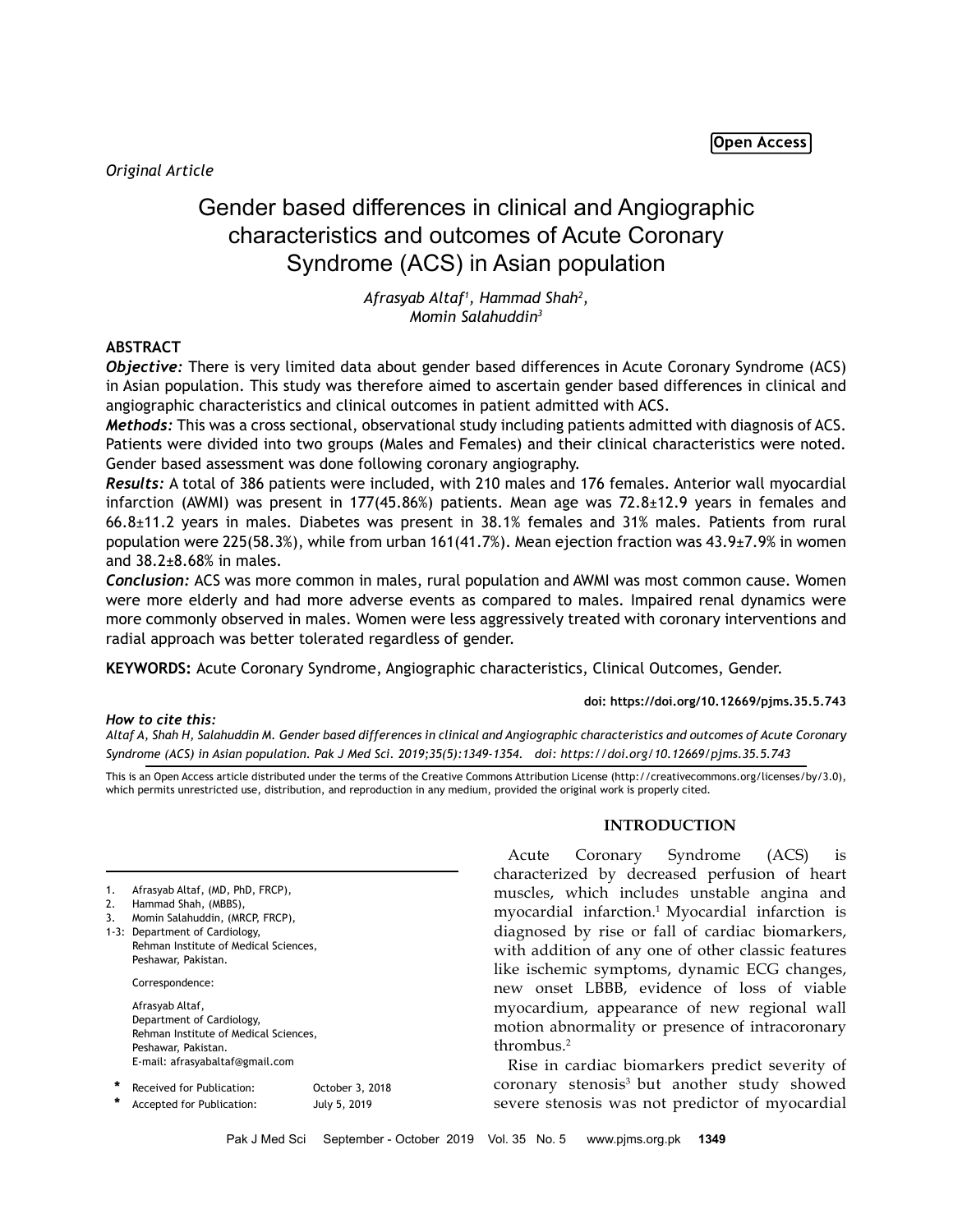infarction and ACS occurred with mild to moderate stenosis in majority of patients.4 Vulnerable plaque rupture predict the occurrence of ACS.5 According to pathological studies TCFA(Thin Cap Fibro Atheroma) is main type of vulnerable plaque susceptible to rupture.<sup>6</sup> Actual frequency of plaque rupture is low and doesn't exhibit clinically, therefore additional factors including increased blood vulnerability has been hypothesized to contribute to clinical manifestation of ACS besides vulnerable plaque rupture.7

Age is important factor determining outcome of ACS and elderly patients have very high in hospital mortality because they are given palliative treatment mostly<sup>8</sup> and do not get optimum recommended treatment.<sup>9</sup> Similarly gender also affects ACS outcome but we have conflicting contradictory evidence. Increased incidence of adverse events was observed in women undergoing early invasive strategy, $10$  but overall long term survival was better in woman as compared to men.<sup>11</sup>

There is very limited data about gender differences in clinical features, angiographic characteristics and ACS outcomes in Asian population. This study was therefore aimed to ascertain gender based differences in clinical features, angiographic characteristics and outcome of Asian patients admitted with ACS presenting to a tertiary care hospital.

# **METHODS**

This was a cross sectional, descriptive, observation study carried out at cardiology department of Rehman Medical Institute from 01<sup>st</sup> Jan,  $2018$  to  $30<sup>th</sup>$  Jun  $2018$  a period of six months. A total of 386 patients were included in the study population using universal sampling technique. All those patients were included who were admitted or discharged with diagnosis of acute coronary syndrome fulfilling the criteria of either unstable angina or myocardial infarction.2 Patients who were admitted due to non-cardiac causes like severe pneumonia, ARDS, and renal failure were excluded from the study population. Data were collected using a printed questionnaire. Informed written consent was obtained and confidentiality of the patients was ensured.

Mechanical Complications included ventricular septal defect, ischemic mitral regurgitation, pericardial effusion and free wall rupture confirmed on echocardiography. Heart failure was defined according to NYHA (New York Heart Association) classification. Bundle branch block was diagnosed as presence of new onset right or left bundle branch block on ECG. Arrhythmias were broadly termed for all the supraventricular and ventricular electrical abnormalities documented on ECG. Renal dysfunction was worsening of serum creatinine more than double of the baseline during 24 hours. Left Ventricular Ejection Fraction was assessed using Left Ventricular End Diastolic Dimensions and Left Ventricular End Systolic Dimensions by modified Simpson's method.<sup>12</sup>

This study was approved by research evaluation unit of Rehman Medical Institute after scrutiny of synopsis and abided by the declaration of Helsinki.

*Data Analysis:* Data was analyzed by SPSS 20. The Shapiro-Wilk test was applied to check the distribution of data. Mean ± Standard Deviation was determined for quantitative variables. Qualitative variables were expressed as frequencies and percentages. Chi Square test and Fischer exact test was used to assess the association between qualitative variables and gender. Independent T-test was applied to analyze gender association with quantitative variable. *P*-value of less than 0.05 was considered as significant.

# **RESULTS**

A total of 386 patients were admitted with diagnoses of ACS with 210 (54.4%) males and 176 (45.6%) females. Among total patients, 177 (45.86%) patients had anterior wall myocardial infarction, 84 (21.8%) patients had inferior myocardial infarction, 38 (9.8%) patients had NSTEMI and 19 (4.9%) patients had unstable angina. Mean hospital stay was 2.8±1.8 days. Diabetes was more commonly observed in females as compared to male patients. A total of 225 (58.3%) were from rural population and 161 (41.7%) were from urban (Table-I).

Male patients had more adverse renal dynamics then female patients and had a greater propensity of heart blocks. However, overall adverse events were more frequently observed in women as compared to men leading to increase in mean hospital stay among women patients as compared to men. Gender based details of ACS outcomes are shown in Fig.1.

Coronary interventions were carried out in 186 (48.1%) patients of ACS admitted to RMI among whom 120 (31%) were males and 66 (17.1%) were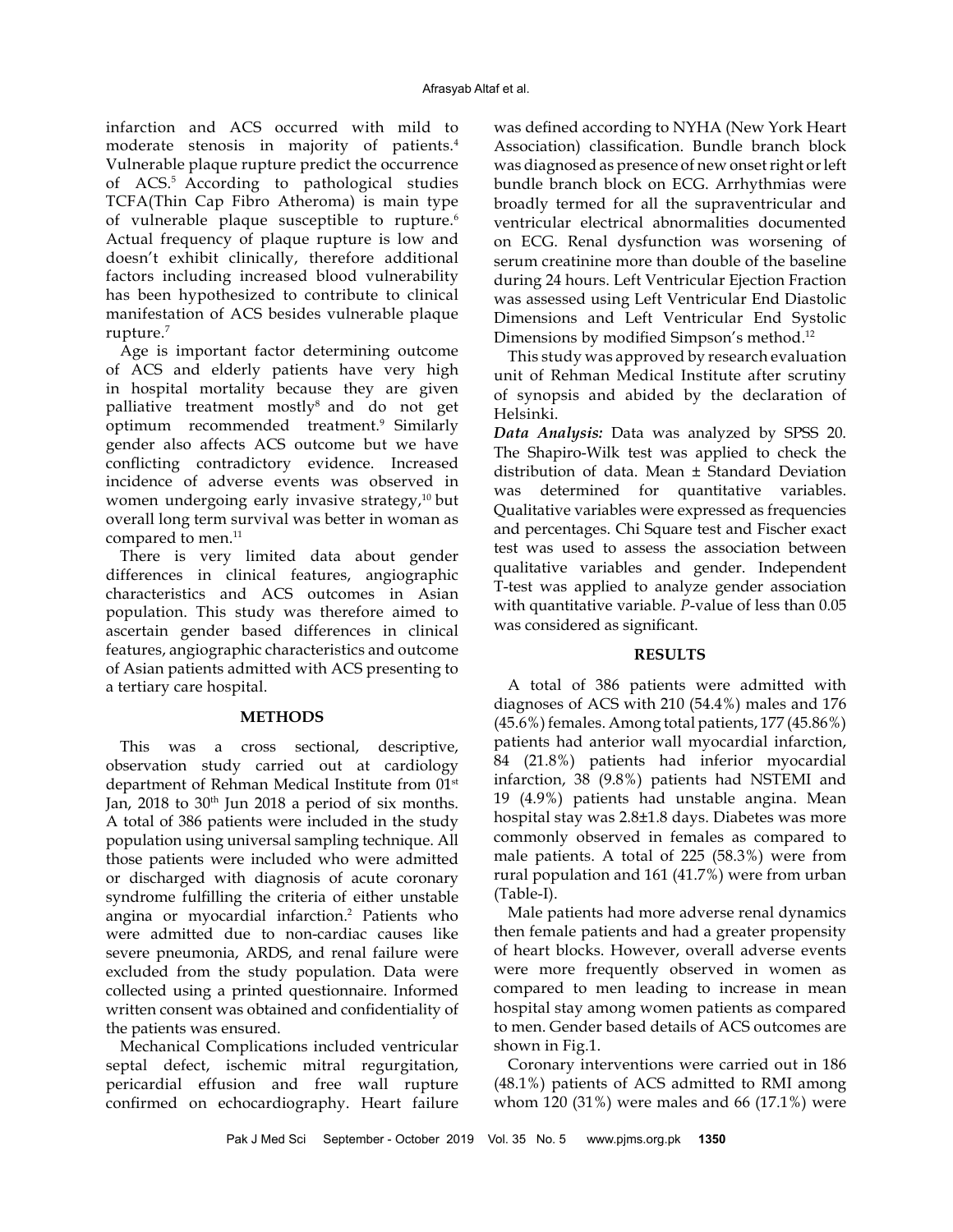## Gender and ACS

Table-I: Baseline characteristics of study group.

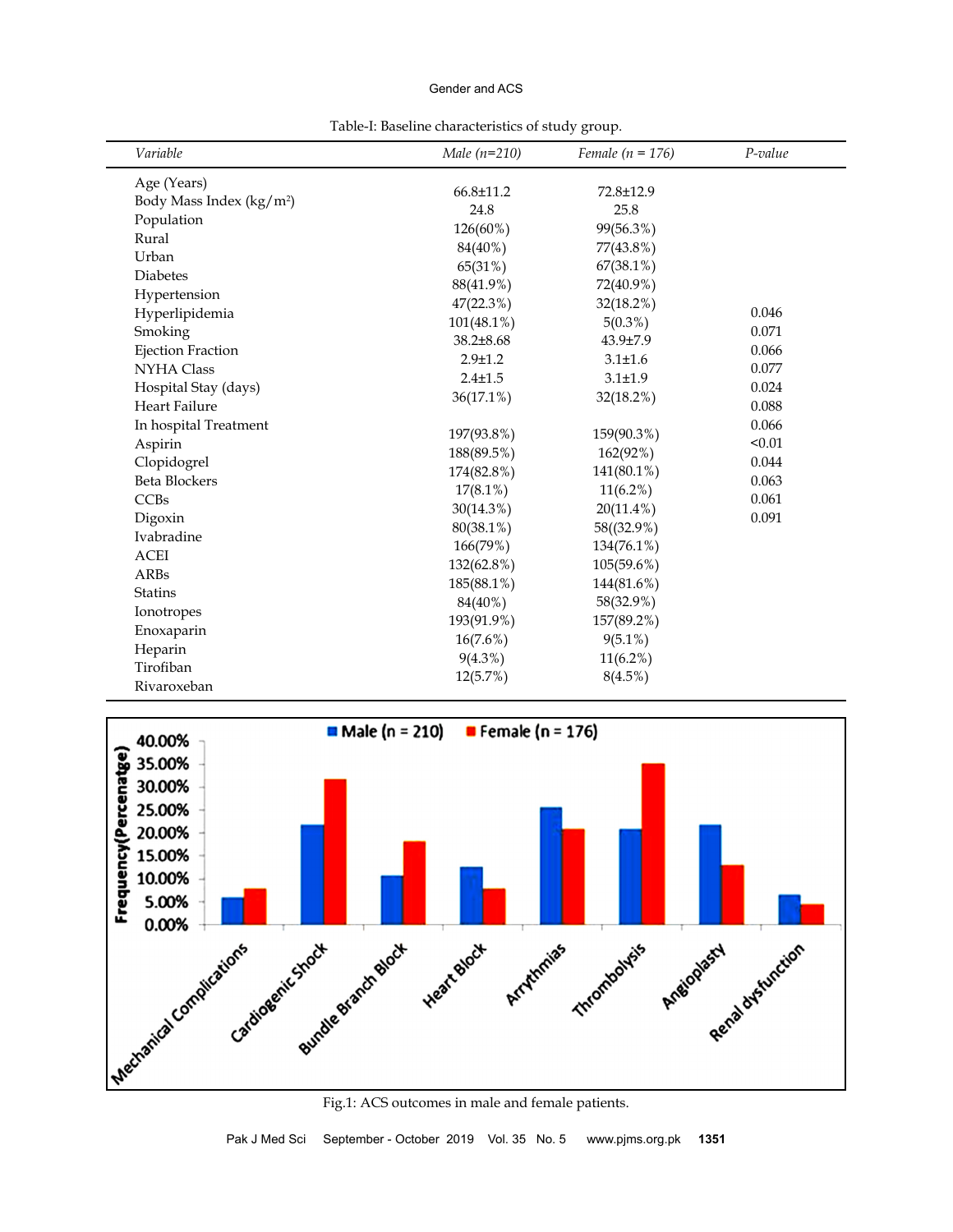#### Afrasyab Altaf et al.

| Variable                  | Male $(n=120)$ | Female $(n=66)$ | P-value |  |
|---------------------------|----------------|-----------------|---------|--|
| Coronary Angiography      |                |                 |         |  |
| Radial Approach           | 79(65.8%)      | 46(69.7%)       | 0.063   |  |
| Femoral Approach          | $41(34.2\%)$   | 20(30.3%)       | 0.071   |  |
| <b>SVCAD</b>              | $25(20.8\%)$   | 15(22.7%)       | 0.083   |  |
| <b>DVCAD</b>              | 30(25%)        | $18(27.3\%)$    | 0.061   |  |
| <b>TVCAD</b>              | 63(52.5%)      | $37(56.1\%)$    | 0.058   |  |
| <b>LMS</b> Disease        | $17(14.2\%)$   | $9(13.6\%)$     | 0.066   |  |
| <b>LAD</b> Disease        | 98(81.7%)      | 56(84.8%)       | 0.081   |  |
| <b>RCA</b> Disease        | 76(63.3%)      | $42(63.6\%)$    | 0.099   |  |
| Circumflex Disease        | 88(73.3%)      | 50(75.8%)       | 0.061   |  |
| Single vessel PCI         | $68(54.2\%)$   | 29(43.9%)       | 0.033   |  |
| Multi Vessel PCI          | 57(47.5%)      | 28(42.5%)       | 0.041   |  |
| POBA Only                 | 2(1.7%)        | 2(3%)           | 0.089   |  |
| Hematoma Formation        | 6(5%)          | 4(6%)           | 0.073   |  |
| <b>Blood Transfusions</b> | $1(0.8\%)$     | $1(1.5\%)$      | 0.066   |  |

Table-II: Coronary Angiography Characteristics and Procedure Outcomes in ACS.

females. Radial approach was better tolerated and had less hematological adverse events. More than half of the patients 100 (53.1%) were suffering from triple vessel coronary artery disease and LAD 154 (81.9%) was the most common coronary artery affected followed by Left circumflex 138 (73.4%) and right coronary artery 118 (62.8%). Left main stem was involved in 26 (13.8%) of the patients as shown in Table-II.

#### **DISCUSSION**

Adequate evidence exists about age influencing ACS outcomes, but there are contradictory reports about gender effects on ACS outcomes globally. Some studies predict higher in hospital mortality for female patients,<sup>13</sup> some report more adverse events in elder female patients, $8$  while others advocate no difference in mortality and better long-term survival of women patients.<sup>11</sup>No data exists about epidemiology of Asian population gender effects on clinical features, angiographic characteristics and outcomes of ACS patients. This study was therefore aimed to provide subjective evidence of gender based differences in clinical features, angiographic characteristics and outcomes of Asian patients admitted with ACS presenting to a tertiary care hospital.

In a prospective cohort study involving 2,135 subjects, transition from gradual to rapid increase in incidence of ACS occurred earlier in men (51-55 year) as compared to women  $(56-60yr).$ <sup>14</sup> Men had increased overall incidence of ACS than women (24.1% vs. 17.0%) and had higher incidence in corresponding age groups aswell.<sup>14</sup> Our results

showed preponderance of males, among patients admitted with ACS and women were more elderly at presentation as compared to men. Late increase in slow to rapid transition in women provides reasonable explanation to higher mean age of women than men observed in our results among patients of ACS.

Our results showed that majority of ACS patients were from rural population as compared to urban. Similar comparable findings were observed in Pakistani subjects where 63.2% were from rural area and 36.8% from urban. Prevalence of hyperhomocystenemia was documented as higher in northern population and male patients, $^{15}$  and hyperhomocystenemia has positive correlation with coronary artery disease.16 Moreover, majority of our population lives in rural area.17All these factors explain our results of raised incidence of ACS among subjects from rural areas and preponderance of male patients among total patients admitted with diagnosis of ACS.

Anterior wall myocardial infarction was most common cause of ACS accounting for 45.8% cases in our study population. Our results were consistent with other international studies which reported anterior wall myocardial infarction as leading cause of STEMI accounting for 55% cases.18 The difference in frequencies is due to different population selection. Our study population included all ACS patients having both STEMI and NSTEMI. Rajhans R et al, studied only 50 patients with STEMI leading to higher overall percentages in their results.18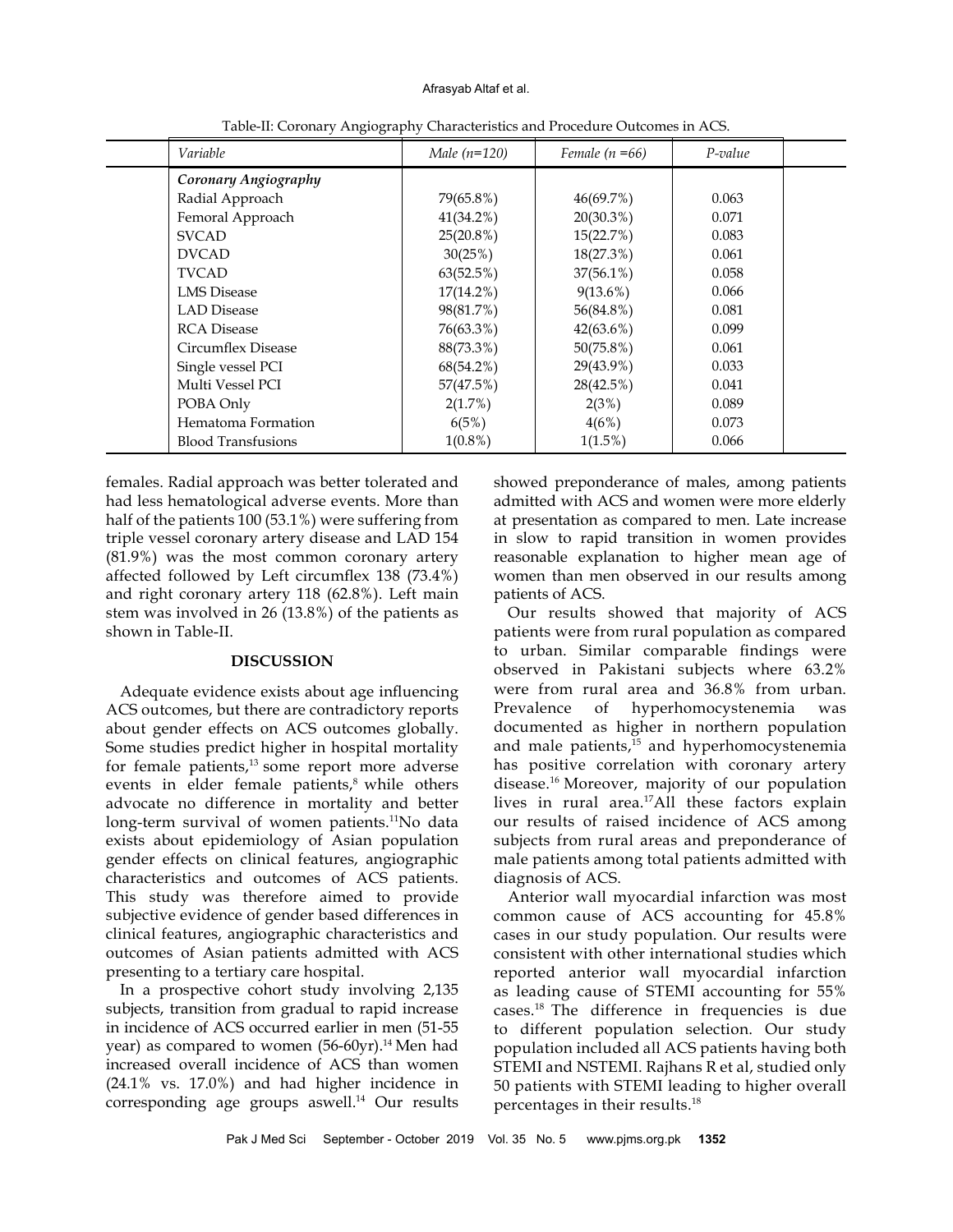Incidence of diabetes is reported to be more in females internationally<sup>11</sup> and similar trend was observed in our population where majority of patients with diabetes mellitus were females (38.1% against 31% with  $p = 0.024$ ). Women had more mean ejection fraction of 43.9 ±7.9% against  $38.2\pm8.68\%$  in males(p value = 0.044) because women have increased prevalence of heart failure with preserved ejection fraction.<sup>19</sup> Another study reports male patients to have more right ventricular mass and right ventricular volume but lower ejection fraction then females due to sex hormones even in non-heart failure patients.<sup>20</sup> These factors might have influenced the mean difference in ejection fraction observed in our study population.

Men had adverse renal dynamics than females in our subjects because women were less frequently exposed to interventions. Majority of our subjects have underlying renal dysfunction.<sup>21</sup> Coronary interventions affects renal dynamics further by directly inducing contrast nephropathy and secondarily causing decreased renal perfusion due to more blood loss during coronary interventions. Radial approach was better tolerated because it had less frequent hematologic side effects than femoral approach.

Our results showed that apart from better renal dynamics women generally had more adverse events as compared to men because women were elder at presentation and they had greater comorbidity like diabetes, as compared to male patients. Different international studies support our results. Udell JA et al.<sup>22</sup> reported increased number of overall adverse events in women as compared to male patients.

Heart failure is a poor prognostic factor after ACS and its incidence increases steeply with age.<sup>23</sup> Although Torabi A et al., results showed adverse prognostic value of heart failure development after ACS but they failed to show actual disease burden in community. Our results showed 18.2% incidence of heart failure in women against 17.1% in male patients with p value of 0.66 showing no significant gender associated difference.23

Arrhythmias and cardiogenic shock were more frequently reported in female patients as compared to male patients. Females had less frequently undergone coronary interventions and more thrombolysis than their male counterparts. Streptokinase is the most common thrombolytic used in underdeveloped countries and arrhythmias along with hypotension are its well-recognized most common side effects.<sup>24</sup> This explains the higher incidence of shock and arrhythmias in female patients of our study population.

*Limitations:* Having been a cross sectional single centered study, the trends in general population cannot be truly predicted from our results, but it will serve as a platform for further population based studies.

#### **CONCLUSION**

Incidence of ACS in Asian population is more in males, rural population and AWMI was its most common cause. Women were generally elder at presentation and suffer more frequently from adverse events. Impaired renal side effects and heart blocks were more common in male patients. Women were less aggressively treated with coronary interventions and radial approach was better tolerated in both genders.

#### *Declaration of Interest:* None.

## *Source of Funding:* None.

## **REFERENCES**

- 1. Fanaroff AC, Rymer JA, Goldstein SA. Acute Coronary Syndrome. JAMA. 2015;314(18):1990. doi: 10.1001/ jama.2015.12743.
- 2. Thygesen K, Alpert JS, Jaffe AS, Simoons ML, Chaitman BR, White HD. Third universal definition of myocardial infarction. Circulation. 2012;126(16):2020-2035. [doi: 10.1161/](https://doi.org/10.1161/CIR.0b013e31826e1058) [CIR.0b013e31826e1058](https://doi.org/10.1161/CIR.0b013e31826e1058).
- 3. [Ayesha Saleem](http://www.pakmedinet.com/author/Ayesha+Saleem) A, [Ali](http://www.pakmedinet.com/author/Azmat+Ali) A. Correlation of C-Reactive Protein and Cardiac Enzymes with Angiographic Severity of Coronary Artery Disease in Pakistani Patients with Acute Coronary Syndrome. [J Coll Physicians Surg Pak.](http://www.pakmedinet.com/JCPSP) 2017;27(2):66-70.
- 4. Falk E, Shah PK, Fuster V. Coronary plaque disruption. Circulation. 1995;92:657-671.
- 5. Schaar JA, Muller JE, Falk E, Virmani R, Fuster V, Serruys PW, et al. Terminology for high-risk and vulnerable coronary artery plaques: Report of a meeting on the vulnerable plaque. June 17 and 18, 2003, Santorini, Greece. Eur Heart J. 2004;25:1077-1082.
- 6. Burke AP, Farb A, Malcom GT, Liang YH, Smialek J, Virmani R. Coronary risk factors and plaque morphology in men with coronary disease who died suddenly. N Engl J Med. 1997;336:1276-1282.
- 7. Ueda Y, Ogasawara N, Matsuo K, Hirotani S, Kashiwase K, Hirata A, et al. Acute Coronary Syndrome: Insight From Angioscopy. Circ J. 2010;74:411-417
- 8. Erne P, Radovanovic D, Seifert B, Bertel O, Urban P. Outcome of patients admitted with acute coronary syndrome on palliative treatment: Insights from the nationwide AMIS Plus Registry 1997–2014. BMJ Open. 2015;5(3):e006218. doi: 10.1136/ bmjopen-2014-006218.